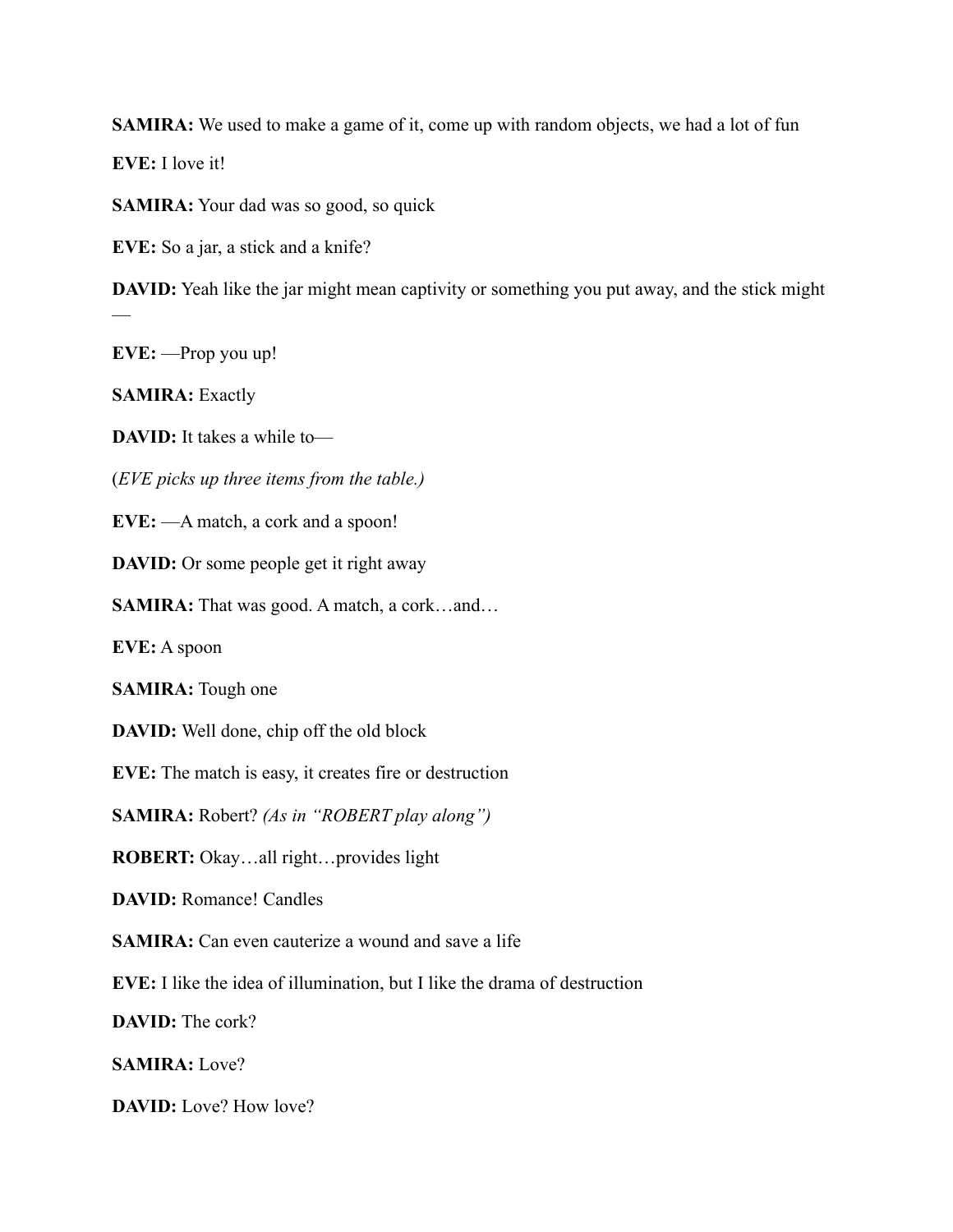**SAMIRA:** You always open champagne to celebrate something that involves love...a wedding, baby…naming a yacht

**DAVID:** True

**EVE:** Or something that makes people nervous

**DAVID:** Nervous?

**EVE:** I hate when someone is opening a bottle of champagne

**ALL:** Me too/Yeah/True

**EVE:** It's like…a gun

**DAVID:** A gun. Not bad. The spoon?

**SAMIRA:** Eating

DAVID: Food, health

**SAMIRA:** Family

**EVE:** But it's one spoon. Someone sitting alone eating

**ROBERT:** Isolation

**EVE:** Oh I like that

(*EVE stands, she is in deep thought.)* 

**EVE:** A lonely couple

**DAVID:** Couple?

**EVE:** Two people make a match, does it not?

**DAVID:** It does

**EVE:** Has to take place in a small town right? A small town is a great backdrop for a ghost story

**DAVID:** Which is why I—

**EVE:** —You know why?

**ROBERT:** Why?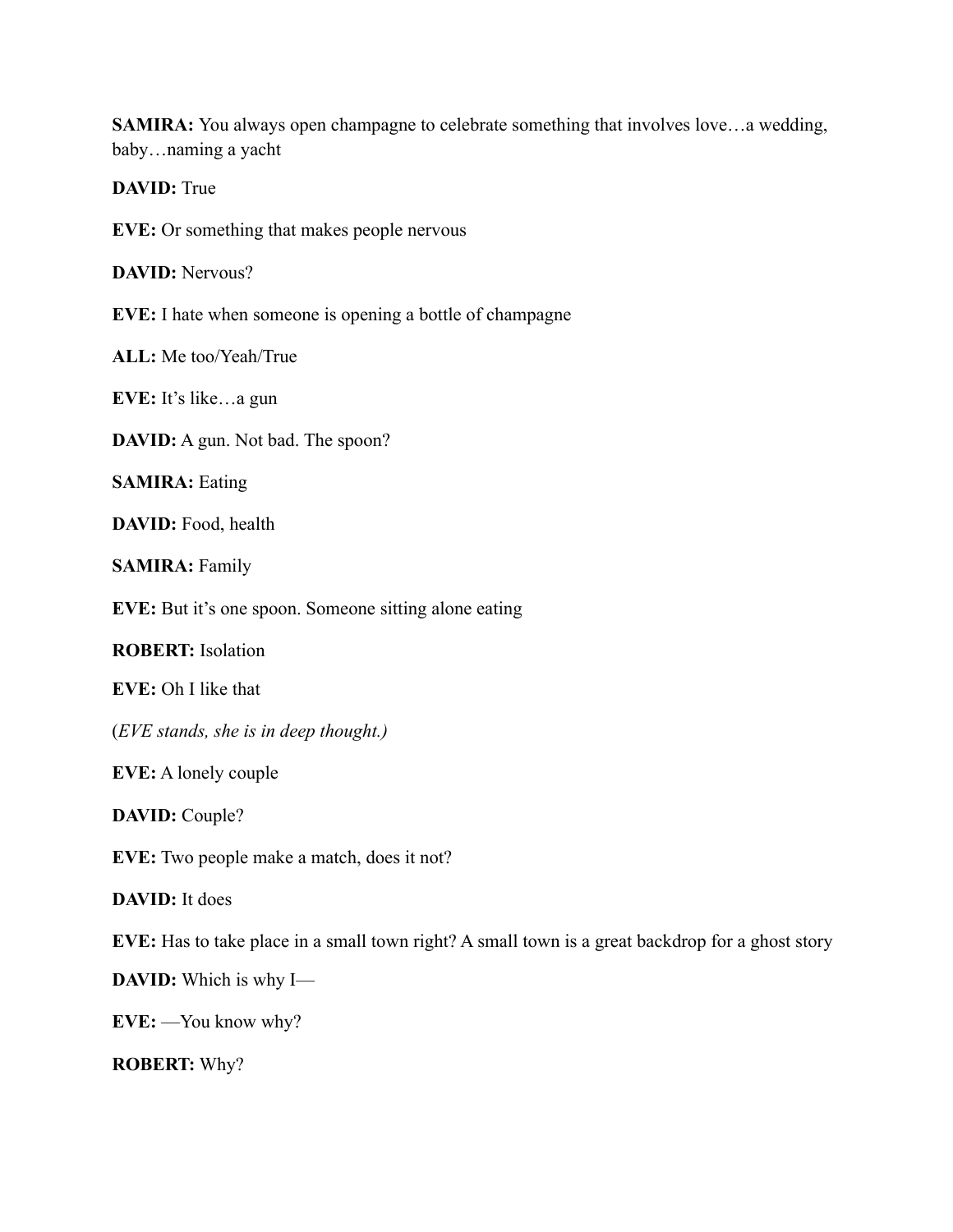**EVE:** Because you can't get away with anything in a small town. Someone is always watching and people always talk. That's the weird thing, don't you think? People want to be invisible, but if you're *too* invisible, you can go crazy

**DAVID:** *(Jumps in quickly)* True!

**EVE:** So picture a typical small town with a water tower—

**SAMIRA:** —With the name of the town written on it

**EVE:** *(Paints the picture for the room)* Naturally, and a bandstand in the centre of town, a donut shop that the kids all hang out at. But like every small town—

**ROBERT:** *(Mocking)* —It has a dark history

**EVE:** Years ago…decades…a book keeper who dreamt of bigger things married a beautiful young woman, they bought a nice little house and started a family. The perfect family. Now everyone in town said his wife had always been a bit different…but she became even stranger after the birth of the twin boys. She became less social and rarely went outside. As time passed, rumours began to spread that she would sit down in the basement, but not just sit in the basement…(*EVE looks around the room and spots a wooden chair in the corner, gets it and places it in the middle of the room*) She would sit on a little wooden chair…behind the furnace. She would just sit and stare. Her husband had told friends she would sometimes get up from the dinner table in the middle of a meal to go to the basement and sit in the chair and stare. *(Beat)* He sometimes swore he could hear her whispering to someone. When he tried to approach her, the whispering would stop and she would slowly turn and look at him *(Beat)* waiting for him to leave. The husband tried everything but she slowly began to talk less to him and to spend more time in the chair behind the furnace

*(Pause.)* 

One Christmas Eve, the husband came home early from work. He carried wrapped parcels under each arm and in a bag held the Christmas turkey. As he took off his coat and scarf he felt a stillness in the house he had not felt in a long time…since before the twins were born. He stood motionless, he just stood and listened. He didn't even hear the whispers. He slowly made his way downstairs, and as he walked across the basement, his gaze focused on the old furnace; something caught his eye, as something seemed out of place at the far end of the room, where the ceiling was highest. The little chair. He couldn't figure out why the little chair was on its side, hiding in the shadows…and then he realized what the shadows were. (*EVE recoils in horror as she points to the ceiling*) Three things hanging, two of which were much, much smaller (*EVE's face turns from horror to a smile as she looks at the group, who are all stone faced.)* 

**ROBERT:** *(dryly)* Well this is fun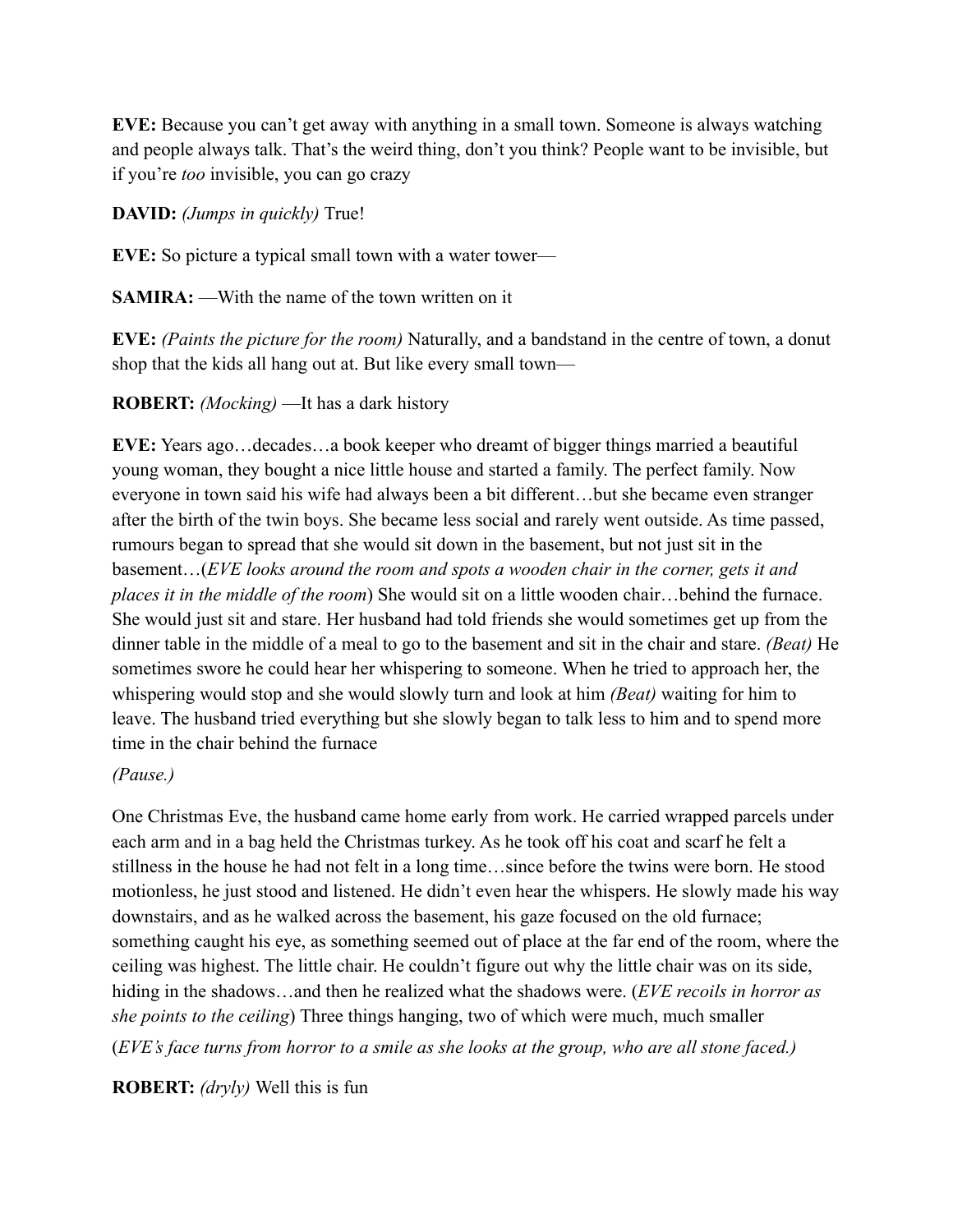**EVE:** Do you like the story?

**ROBERT:** Well it's dark…and very detailed…almost a little—

**EVE:** —Should I continue?

**SAMIRA:** I'm good to go

**EVE:** Robert?

**ROBERT:** Hm?

**EVE:** Would you like me to finish the story?

**ROBERT:** Well I guess we are still missing the spoon and the cork, right?

**DAVID:** And a ghost!

**ROBERT:** Yeah the ghost

**SAMIRA:** Bring on the ghost!

*(ROBERT gets a cheese plate and brings it to the table)* 

**EVE:** The house sat empty for years, no one wanted to move in after what had happened in the basement. Winter became summer and winter again…Years passed and the house just sat and slowly fell apart. The windows were broken by rocks and the paint peeled leaving patches of grey. Up the road not far from the house, at the back of the old church cemetery, the grave marker disappeared under a thick tangle of weeds and wild flowers. The family was no more than a memory now, but their story was told every Hallowe'en by laughing kids trying to break the last panes of glass on the upper windows

**SAMIRA:** What happened to the father?

**EVE:** *(She mimes the actions*) After the police left he sat down at the kitchen table and had a bowl of his favourite soup. He just sat there quietly eating. He finished, washed the bowl and the spoon and placed them neatly in the dish rack. He walked up the stairs, packed a few items in a bag, walked out of the front door and up the road…never once looking back. He just walked up the road and never returned

**ROBERT:** That sounds more like the end of a story, not the beginning

**EVE:** Oh no I can assure you it's not the end. You see for James, his story is just beginning

**DAVID:** James?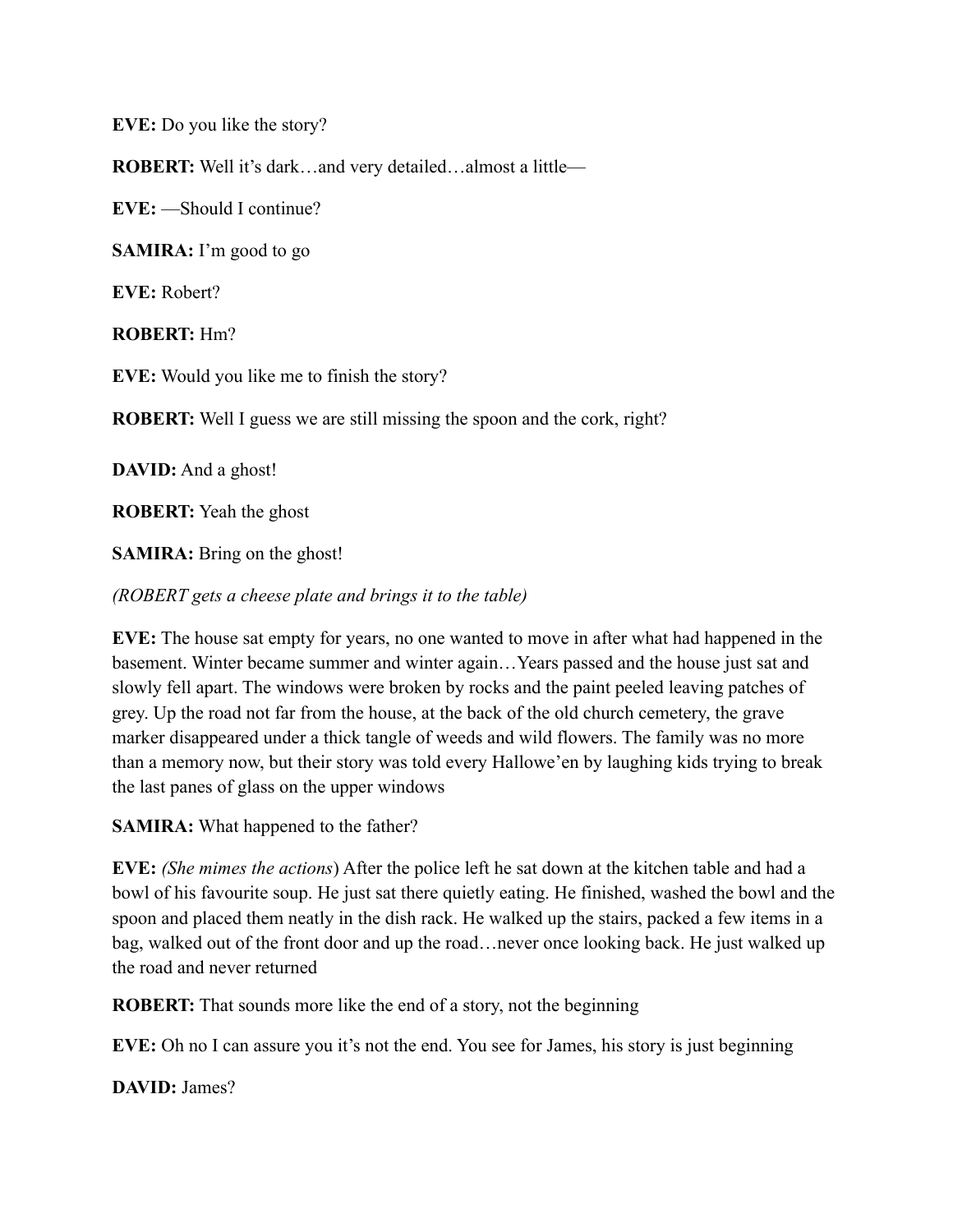**EVE:** That's his name

## **DAVID:** Ah

**EVE:** Years went by, James became Old Jimmy who lived in the woods, in a little cabin… isolated and alone. He became known as—

**ROBERT:** *(Slowly rising)* Are you…

**EVE:** Old Jimmy the hermit who lived past Dog Water Bog

(*The phone rings. Throughout the next few lines, the phone rings in the background.)* 

**ROBERT:** *(Stunned)* Dog Water!?

**EVE:** Bog…yes!

**ROBERT:** What the fuck?!?

**SAMIRA:** Bob, what the hell?

(*Phone rings.)* 

DAVID: Bob the-

**ROBERT:** You said Jimmy!

**EVE:** Yes

**ROBERT:** What was his last name?!

**EVE/ROBERT:** Knockles!!

(*Phone rings.)* 

**SAMIRA:** Bob the phone!!

(*ROBERT realizes and crosses to the phone, never taking his eyes off EVE.)* 

**ROBERT:** *(To EVE)* What are you fucking—

(*EVE runs out of the room.)* 

**SAMIRA:** Bob what the hell?!?

(*SAMIRA chases after EVE.)*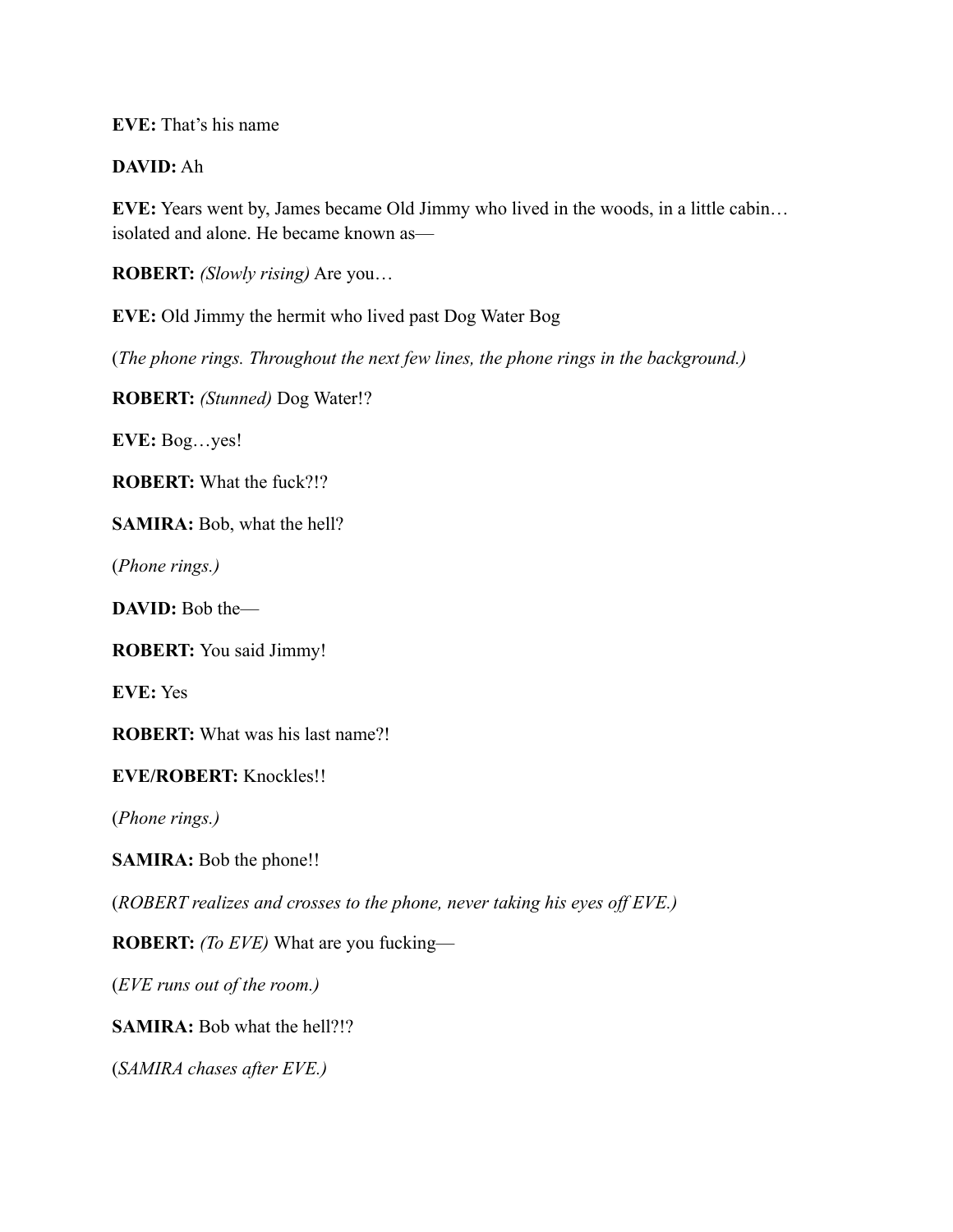**DAVID:** Do you want me to get—

*(ROBERT grabs the phone, watching EVE. DAVID picks up the overturned chair while ROBERT talks on the phone.)* 

**ROBERT:** *(Into phone)* Hello…I…what? But….but I don't understand, you… *(ROBERT looks towards the hall*) What?…But….yeah…yes, I…WAIT, what…? *(He looks at the phone; the person has hung up)* 

**DAVID:** Bob…is everything okay? What the hell was that about?

(*Pause.)* 

**DAVID:** Bob?

**ROBERT:** *(Slowly, in shock)* That was Paul's daughter

**DAVID:** Yeah you freaked her out big time

**ROBERT:** On the phone

**DAVID:** Paul's daughter?

**ROBERT:** Her flight was cancelled and she's not coming, a storm...

**DAVID:** Paul's daughter?

**ROBERT:** Yes…Eve!

**DAVID:** *(Pause as he looks towards the washroom)* Paul's daughter is here

**ROBERT:** Yes I'm keenly aware of that Dave!

**DAVID:** *(With slight panic)* If Paul's daughter is…then who is that?

(*Beat; they both think.)* 

**ROBERT:** I don't know

**DAVID:** What the hell is going on?

**ROBERT:** What do we do?

**DAVID:** Maybe she called from the washroom, trying to be funny or something. I mean, she is a bit weird

**ROBERT:** She was here when the phone rang, she was in the room!